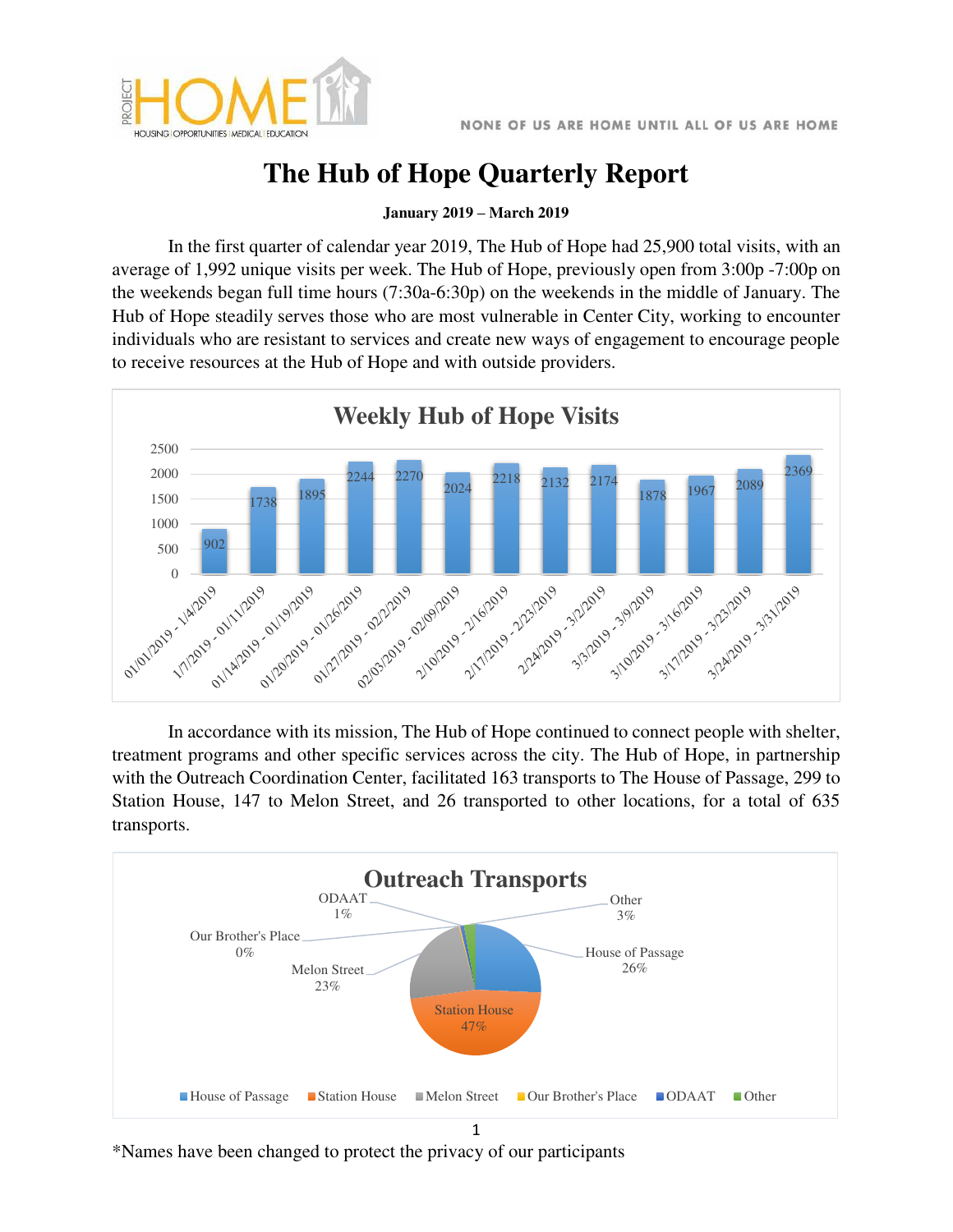

In addition to transportation to nightly shelter by the Outreach Coordination Center, Hub of Hope Resource Coordinators had over 600 total visits with over 60 referrals into safe haven or long-term respite and 36 referrals to medical or treatment programs. In partnership with various organizations across the city, Hub of Hope Resources Coordinators also connected over 70 individuals to locations to receive a permanent address, referred over 75 people to State Identification programs, and referred over 25 individuals to a benefits counselor.



The Hub of Hope's hospitality department served 557 unique individuals with 1,466 showers as well as 308 unique individuals with and 716 loads of laundry. Hospitality services allow the staff at the Hub of Hope to begin to engage resistant individuals around more intense services.

The Hub of Hope's Living Room program, created to serve the most vulnerable of the population, hosted 85 unique individuals with over 1,000 visits. The Living Room hosted daily groups (65 total groups) with over 60 unique individuals as attendants. The groups covered topics such as goal-setting, positive news stories, budgeting, health care and creating community. Outside of the Living Room groups, the Hub held over 10 different types of social service groups, including: recovery groups, men's groups, women's groups, clothes mending, legal services, transportation services, LGBTQ+, and medical-focused groups. Each group was hosted on multiple days throughout the quarter by different staff members and volunteers.

The Hub of Hope values the partnership that make so much of the programming possible, including the tens of thousands of cups of coffee that were served thanks to the continued partnership with Wawa, Inc. In the first quarter of 2019, over 7,500 meals were served in the Hub of Hope in partnership with The City of Philadelphia, Muslims Serve, Philabundance, many other outside meal providers and hundreds of volunteers.